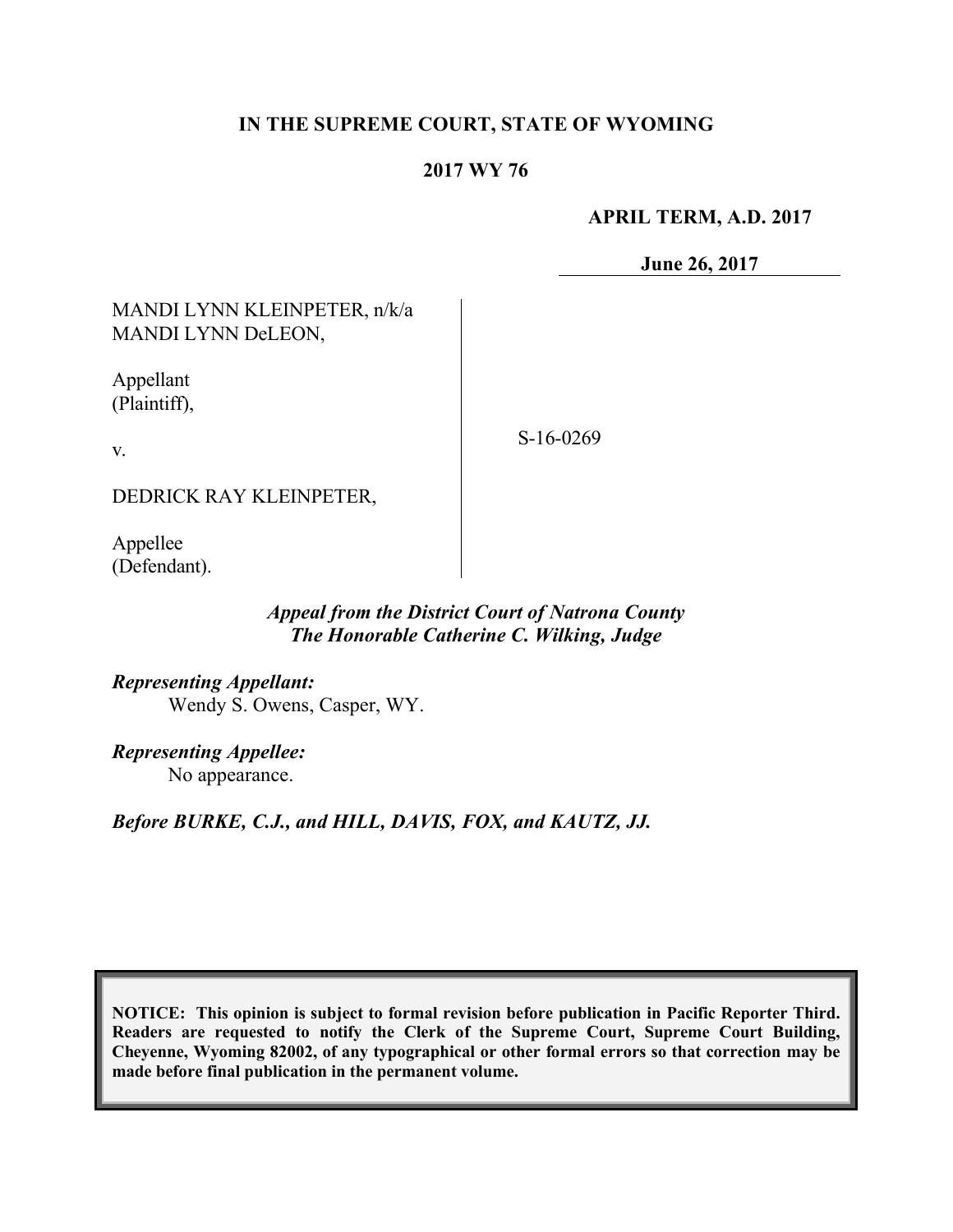## **HILL,** Justice.

[¶1] Mandi Kleinpeter, n/k/a Mandi DeLeon (Mother), and Dedrick Kleinpeter (Father) divorced after having two children together. About four months after entry of the Decree of Divorce, Father filed a motion for an order to show cause why Mother should not be held in contempt for failing to allow Father in-person and telephonic visits with the couple's children. Following an evidentiary hearing, the district court found Mother in contempt of the Decree's provisions allowing Father reasonable visitation with the children and requiring that both parents make reasonable efforts to insure the children free access to and unhampered contact with both parents. We affirm.

## **ISSUES**

[¶2] Mother states the issues on appeal as follows:

1. Did the District Court err in finding Appellant in civil contempt of court with regard to supervised visitation? 2. Did the District Court err in finding Appellant in civil contempt of court with regard to telephonic contact?

## **FACTS**

[¶3] Mother and Father were married on May 3, 2009 and had two children together: RMK, born in 2010, and JCK born in 2011. On March 16, 2015, Mother filed a complaint for divorce, and on February 9, 2016, the district court entered a Decree of Divorce (hereinafter Divorce Decree or Decree). The Decree stated that the parties generally agreed and stipulated that, among other facts:

> 5. \* \* \* [Mother] is a fit and proper person to have the legal and physical care, custody of the minor children of the parties; and it is in the children's best interests to be placed in the legal and physical custody of [Mother] with [Father] having rights of reasonable visitation as agreed by both parties upon reasonable notice with the initial six months of visitation to be supervised by a third party such as the Casper Family Connections paid for by [Father].

[¶4] With regard to custody of the children, visitation, and the obligation to cooperate, the Decree ordered:

> 3. That [Mother] is awarded the legal and physical custody of the parties' children \* \* \* ; and that [Father] will be entitled to reasonable visitation upon reasonable notice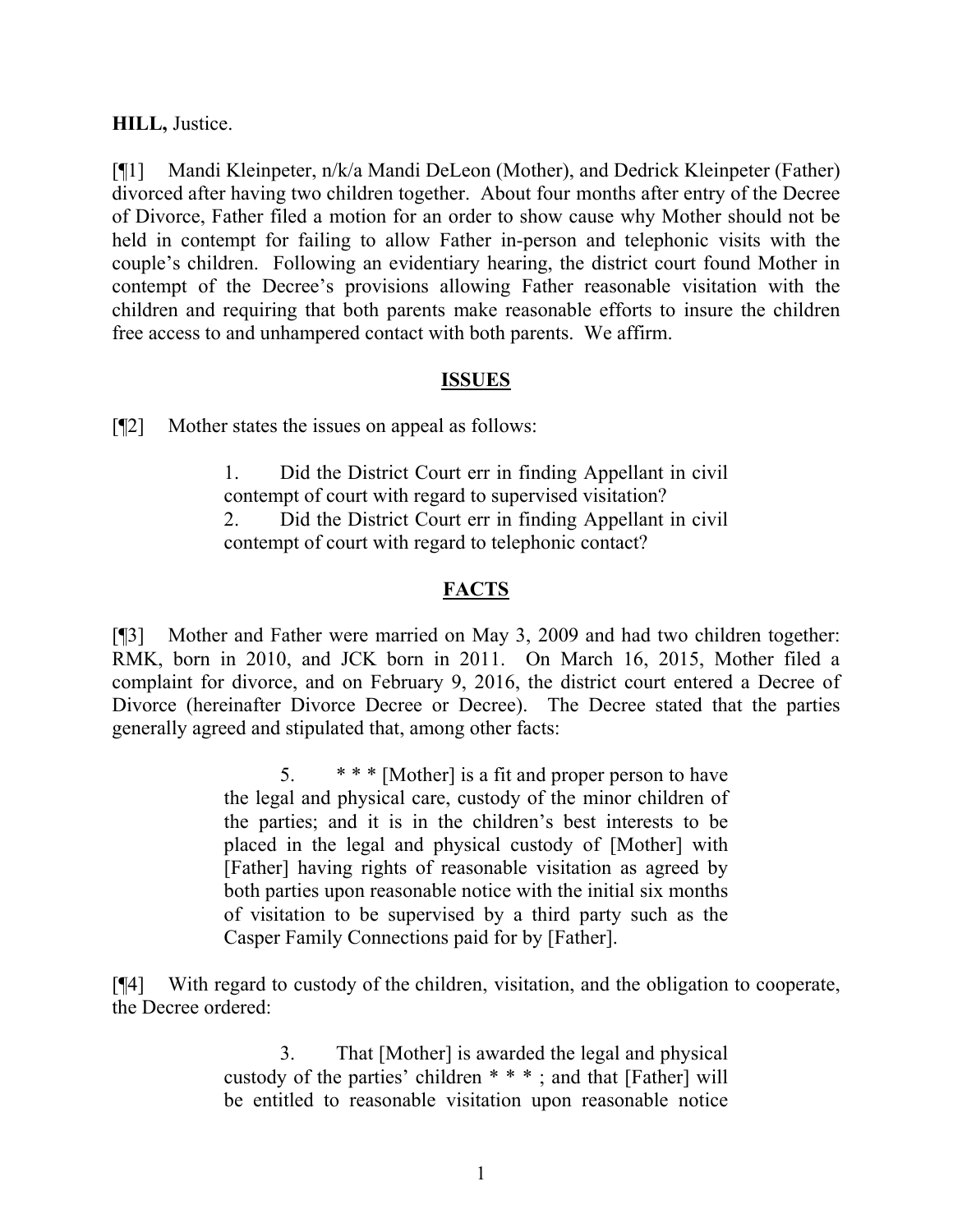with the first six months of visitation to be supervised by a third party such as the Casper Family Connections paid for by [Father]. Following the successful completion of the supervised visitation [Father] can have visitation with reasonable notice for alternate weekends and alternate holidays. In order for visitation to be utilized [Father] must not utilize in any fashion alcohol or illegal/synthetic drugs or in any way improperly utilize drugs whether the drugs are prescribed to [Father] or not. [Father] will be responsible for any transportation costs in exercising his visitation.

## \* \* \* \*

10. Obligation to Cooperate. Neither of the parents shall complain about or malign the other nor the others' family. Neither shall either directly or indirectly cause the child[ren] to lose respect for or alienate the affection of said child[ren] toward the other parent. The parents shall cast each other in the most favorable light before the child[ren] and shall recognize the great importance of the other's parent/child relationship. Either parent has the right to petition to enforce or revise this decree with regard to the care, custody, visitation and maintenance of the child[ren] as the circumstances of the parents and the benefit of the child[ren] requires in accordance with W.S. 20-2-201 through 20-2-204 and 30-2-311(d). Any breach of this instruction shall constitute a material violation of this order. Additionally, both parents shall:

#### \* \* \* \*

(b) Make every reasonable effort to insure free access of the child[ren] to and unhampered contact with both parents.

[¶5] On June 13, 2016, Father filed a motion for order to show cause in which he alleged that Mother had violated the Decree by denying reasonable visitation and by denying him access to the children by telephone. The district court entered an order to show cause, and Mother responded with her traverse, which stated, in part:

> 5. While [Father] wishes that visitation be supervised by SueAnn Tavener, LPC, it is in the children's best interest that visitation be supervised through Casper Family Connections as recommended in the Decree of Divorce. It is further in the children's best interest that [Father] not graduate to standard visitation until he has completed six months of consistent,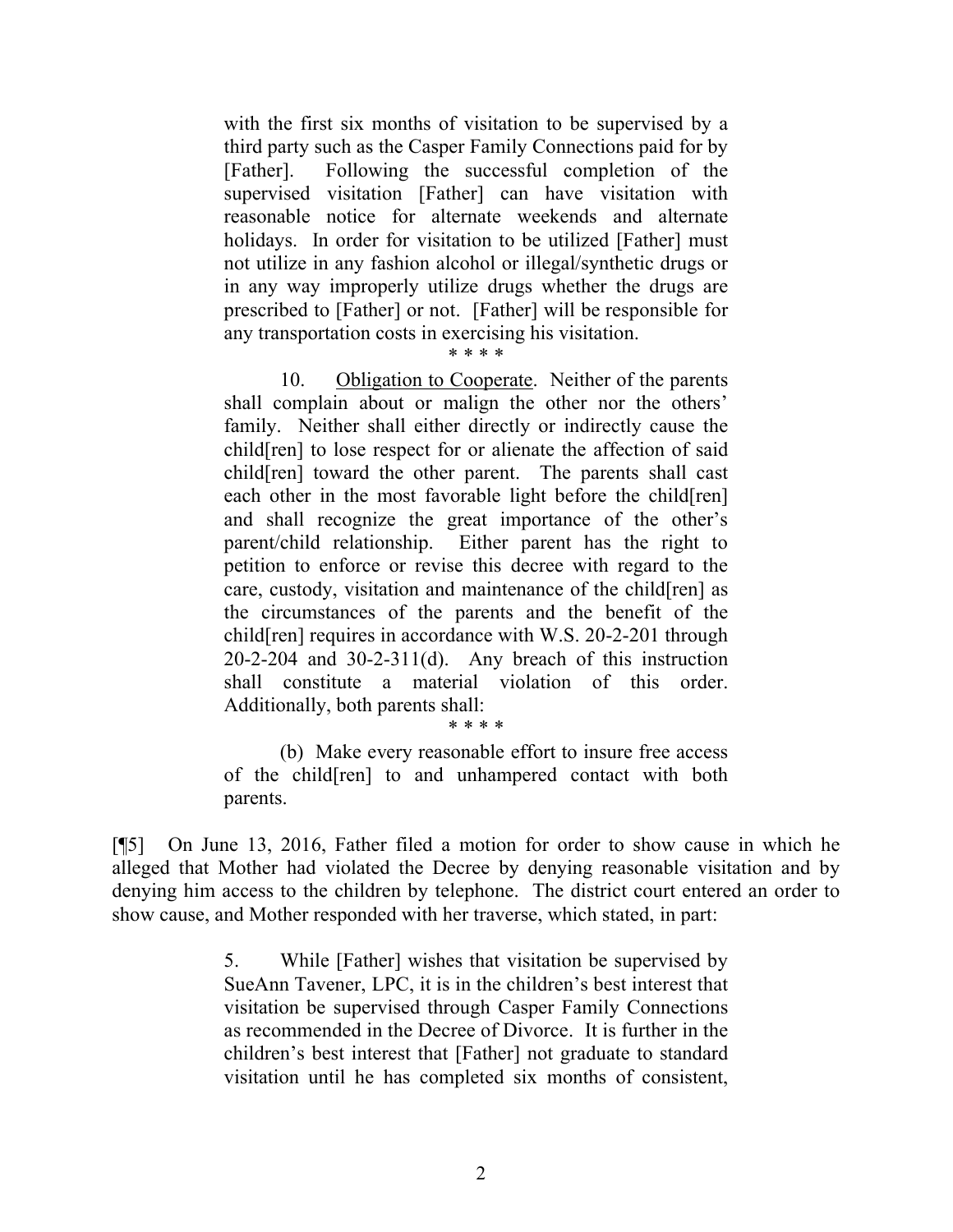regular, supervised visitation through Casper Family Connections.

6. No specific visitation schedule was ordered, particularly regarding the six months of supervised visitation. There is no effective visitation schedule to be violated or enforced. [Father] cannot claim a violation of a non-specific order.

\* \* \* \*

9. [Mother] has not willfully violated this Court's Orders, and therefore the Motion for Order to Show Cause should be denied.

[¶6] Following an evidentiary hearing, the district court entered an order holding Mother in contempt. The court concluded Father had proved by clear and convincing evidence that the Decree was an effective order directing visitation and requiring the parties to make every reasonable effort to insure free access of the children to and unhampered contact with both parents. The court further concluded Father had proved by clear and convincing evidence that Mother was aware of these Decree provisions, that she failed to comply with the provisions, and that her failure to comply was willful. The court's underlying findings were:

> a. [Mother] permitted approximately six in-person visitations between [Father] and the children between March 2016 and early July 2016. Visitations took place at the Natrona County Public Library, [Father's] sponsor's home, Highland Park Community Church, a park at which a Juneteenth celebration was taking place, and the Eastridge Mall. [Mother] supervised some of the visitations; at others, she dropped the children off with [Father] without a clear understanding of who would be supervising the visitations.

> b. At some point, [Mother] informed [Father] that she would no longer allow visitations except as supervised by Casper Family Connections.

> c. [Father] has not been allowed to see the children since approximately July 3, 2016.

\* \* \* \*

e. In February or March, 2016, shortly after [Father] moved from the Therapeutic Community program to the Adult Community Corrections program at Caper Re-Entry Center, the parties reached an agreement whereby [Father] would have telephonic visitation with the children on Tuesdays, Thursdays, and Saturdays. The agreement was not reduced to a court order.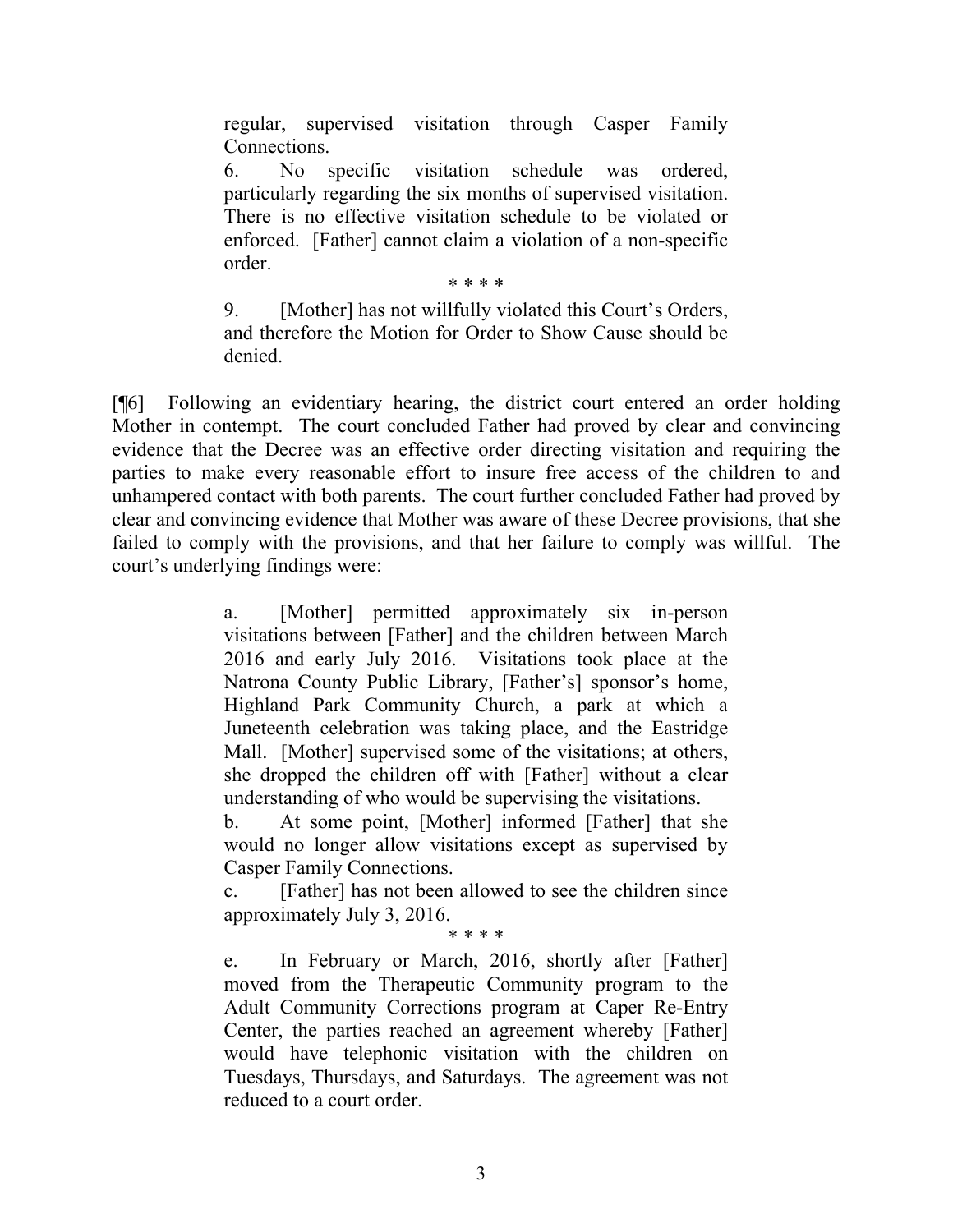f. [Father] exercised some telephonic visitation with the children.

g. At some point, [Mother] stopped taking [Father's] phone calls and stopped returning his calls. [Father] has not been allowed to exercise telephonic visitation with the children since that point.

[¶7] Based on these findings, the district court held Mother in contempt of court. It ordered:

> [Mother] may purge her contempt by allowing alternating weekend and alternating holiday visitation in accordance with pages 2-3, paragraph 3, of the *Decree of Divorce*, beginning the weekend following August 9, 2016. This date is chosen as it will be six months from the entry of the *Decree of Divorce*.

[¶8] Mother timely filed a notice of appeal, which included a statement that the contempt hearing was not reported. Mother thereafter filed her proposed statement of the evidence and proceedings pursuant to W.R.AP. 3.03. Father filed no objection or proposed amendments to Mother's proposed statement, and on November 10, 2016, the district court entered a Statement of Proceedings Pursuant to W.R.A.P. 3.03. The district court's statement noted that Mother's proposed statement accurately reflected a portion of the parties' testimony but omitted portions on which the court relied in its ruling. The court detailed that testimony in its statement of the proceedings, and the record reflects no objection to the court's recitation.

## **STANDARD OF REVIEW**

[¶9] We review civil contempt orders in domestic relations cases for the following:

 This Court does not interfere with an order holding a party in civil contempt of court in a domestic relations case "absent a serious procedural error, a violation of a principle of law, or a clear and grave abuse of discretion." *Roberts v. Locke*, 2013 WY 73, ¶ 14, 304 P.3d 116, 120 (Wyo. 2013). *See also Munoz v. Munoz*, 2002 WY 4, ¶ 6, 39 P.3d 390, 392 (Wyo. 2002); *Olsen v. Olsen*, 2013 WY 115, ¶ 33, 310 P.3d 888, 896 (Wyo. 2013). In reviewing the exercise of a district court's broad discretion under its contempt powers, we must determine whether the court reasonably could have concluded as it did. *Roberts*, ¶ 14, 304 p.3d at 120, citing *Stephens v. Lavitt*, 2010 WY 129, ¶ 18, 239 P.3d 634, 639 (Wyo. 2010).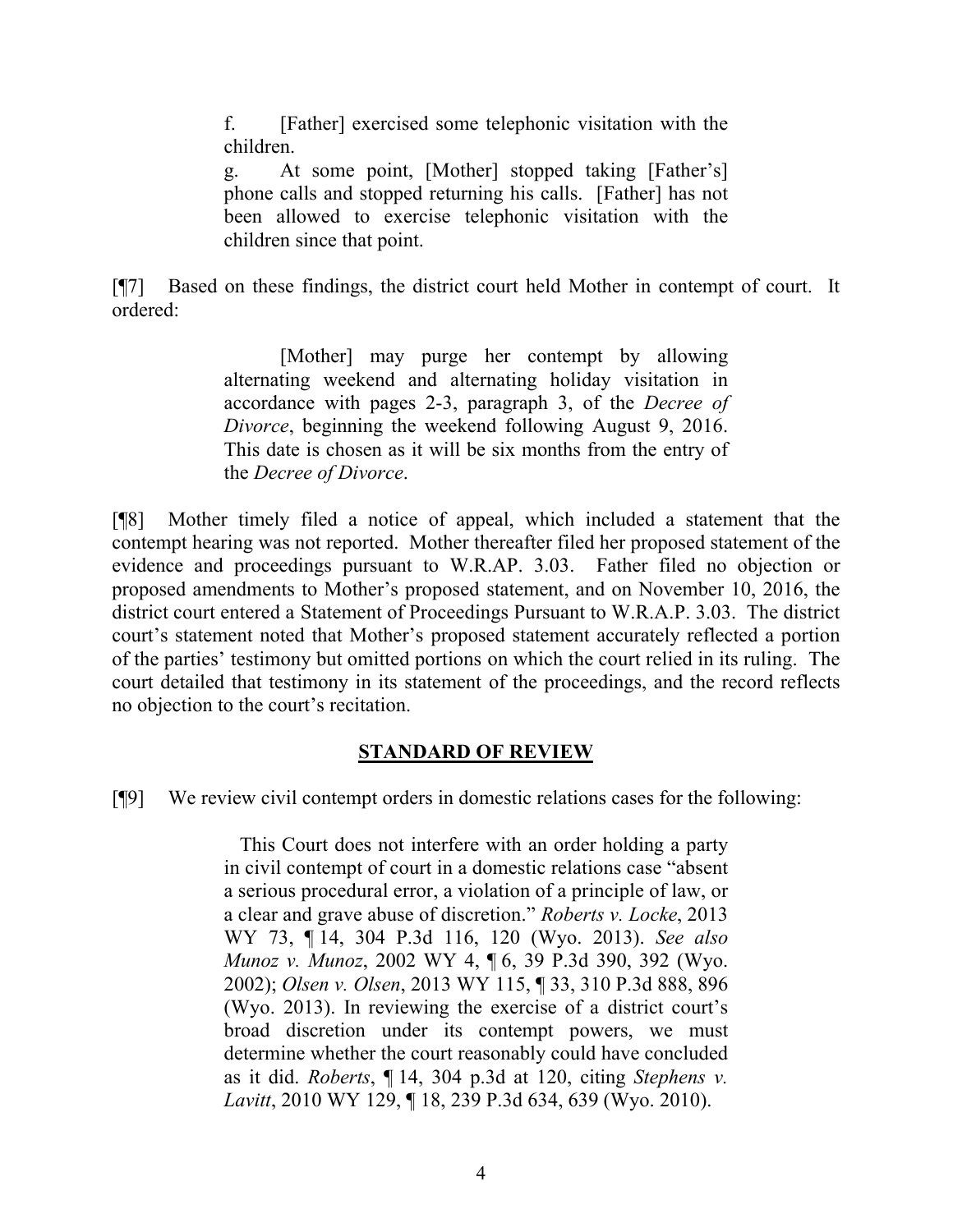*Waterbury v. Waterbury*, 2017 WY 11, ¶ 7, 388 P.3d 532, 534-35 (Wyo. 2017) (quoting *Shindell v. Shindell*, 2014 WY 51, ¶ 7, 322 P.3d 1270, 1273 (Wyo. 2014)).

### **DISCUSSION**

[¶10] We have outlined the findings a district court must make to support a civil contempt order.

> A civil contempt order must be supported by clear and convincing evidence. *McAdam*, ¶ 14, 335 P.3d at 470; *Shindell*, ¶ 10, 322 P.3d at 1274. Clear and convincing evidence is "evidence that would persuade a finder of fact that the truth of the contention is highly probable." *Id*. The elements of civil contempt are: "1) an effective court order that required certain conduct by the alleged contemnor; 2) the contemnor had knowledge of the order; and 3) the alleged contemnor disobeyed the order." *Id*. Once these elements are proven, the burden shifts to the person charged with contempt to show he or she was unable to comply. *Id*.

*JLK v. MAB*, 2016 WY 73, ¶ 20, 375 P.3d 1108, 1113 (Wyo. 2016) (quoting *Bullock v. Bullock*, 2014 WY 131, ¶ 17, 336 P.3d 136, 141 (Wyo. 2014)).

[¶11] With regard to the third element, that the contemnor disobeyed the order, the party asserting contempt must prove not only a failure to comply with the order, but also that the violation was willful. *JLK*, ¶ 21, 375 P.3d at 1113 (quoting *Meckem v. Carter*, 2014 WY 52, ¶ 20, 323 P.3d 637, 644 (Wyo. 2014)). "In order to find a willful violation, the order violated must be 'clear, specific and unambiguous.'" *Id*. (quoting *Greene v. Finn*, 2007 WY 47, ¶ 14, 153 P.3d 945, 951 (Wyo. 2007)).

[¶12] The district court found clear and convincing evidence to support each contempt element, but Mother has appealed only the court's ruling that "there was an effective court order for visitation." She contends that the Divorce Decree lacked the specificity required to support a contempt finding and, in so arguing, points to this Court's decision in *IC v. DW*, 2015 WY 135, 360 P.3d 999 (Wyo. 2015). Because *IC* was not a contempt appeal, we find Mother's reliance on its holdings to be misplaced under these circumstances.

[¶13] *IC* was a paternity, custody, and visitation dispute, in which the father appealed a district court's order awarding custody to the mother as well as the court's visitation order. *Id.* at ¶ 1, 360 P.3d at 1000-01. We upheld the award of custody but remanded for a more specific visitation order, having concluded that the order, which directed that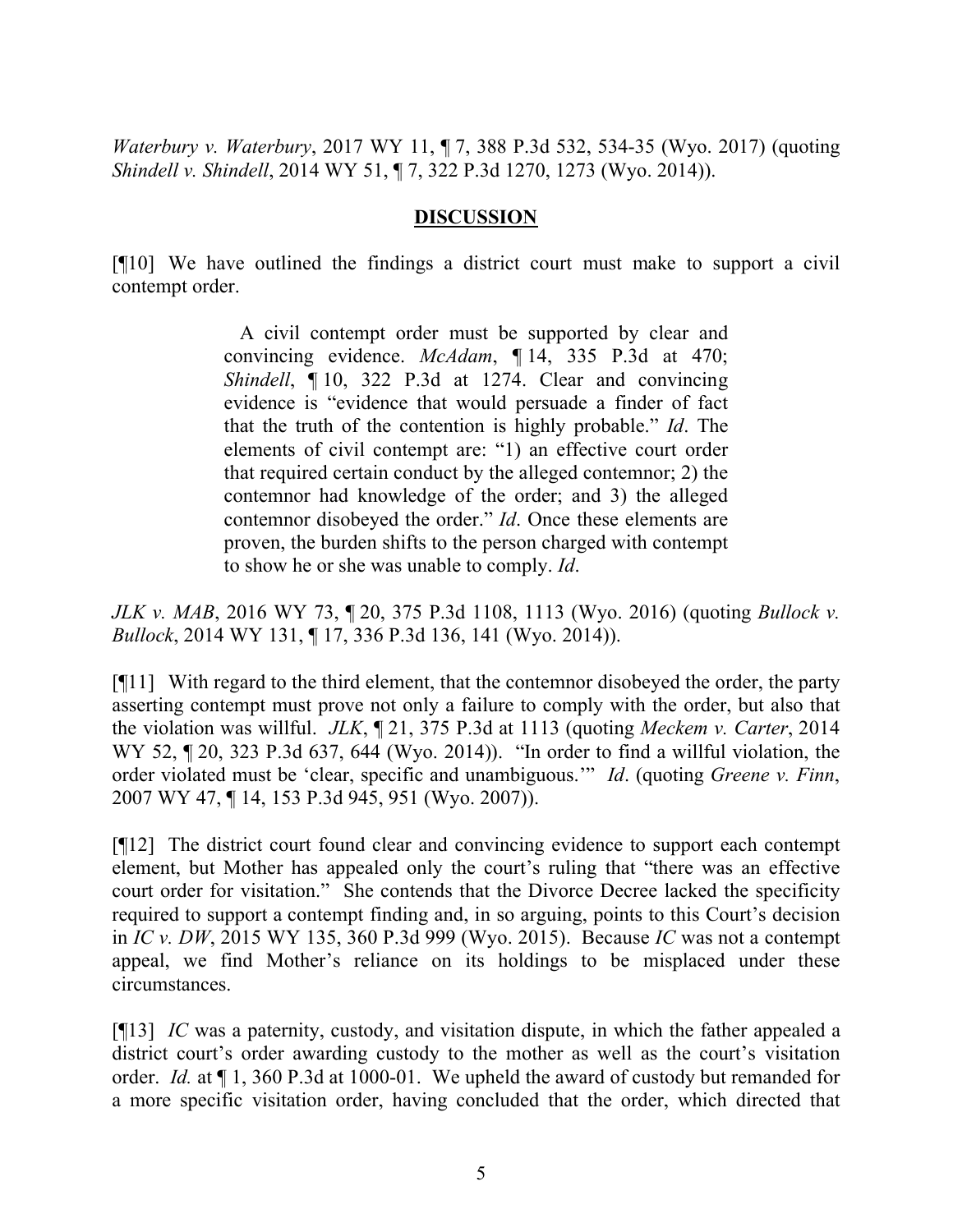father shall have at least monthly visitation and further directed that visitation should be "flexible," was insufficient to promote the parties' understanding and compliance. *Id.* at ¶ 21, 360 P.3d at 1005. In so holding, we observed that "[a] decree in which custody and visitation are disputed must provide more detail so that the parents each understand their obligations, and so the decree may be enforced by contempt sanctions should that regrettably become necessary." *Id*. We directed on remand that the district court enter a visitation order incorporating the following:

> • It should specify which weekends and holidays Father is to be allowed visitation.

> • The child is now more than 18 months old, having been born in 2013. Accordingly, the schedule must provide more detail concerning overnight visits, and in particular address visitation conditions and issues relating to transferring the child between the parents.

> • The schedule should provide specific dates and times for Father to communicate remotely with the child *via* Skype, FaceTime or similar means when he is in Washington and the child is in Jackson with Mother.

> • It should gradually provide more visitation as the child gets older, and provide a meaningful schedule until he reaches his majority. The schedule should include visitation at Father's home when appropriate, and allocate transportation costs and, if necessary, specify details of travel. It should address summer visitation for a period appropriate to the child's age.

*Id.* at  $\P$  21, 360 P.3d at 1005.

[¶14] Mother contends that because the visitation terms in the Divorce Decree lack the specificity we ordered in *IC*, they are inadequate to support a contempt holding. This argument ignores the distinctions between *IC* and the case before us.

[¶15] First, in *IC*, custody and visitation were hotly contested and were complicated by the parties' geographical separation, with the mother living in Jackson, Wyoming, and the father living in Washington. *IC*, ¶ 3, 360 P.3d at 1001. Our concern with the lack of specificity in the visitation order was heightened "given the parties' acrimonious relationship and the distance between them." *Id*. at ¶ 21, 360 P.3d at 1005. In contrast, in the case presently before us, there is no indication that when the district court entered the Divorce Decree, it had before it parties or circumstances that would make the ordered visitation unworkable. In fact, the Divorce Decree indicated that the parties were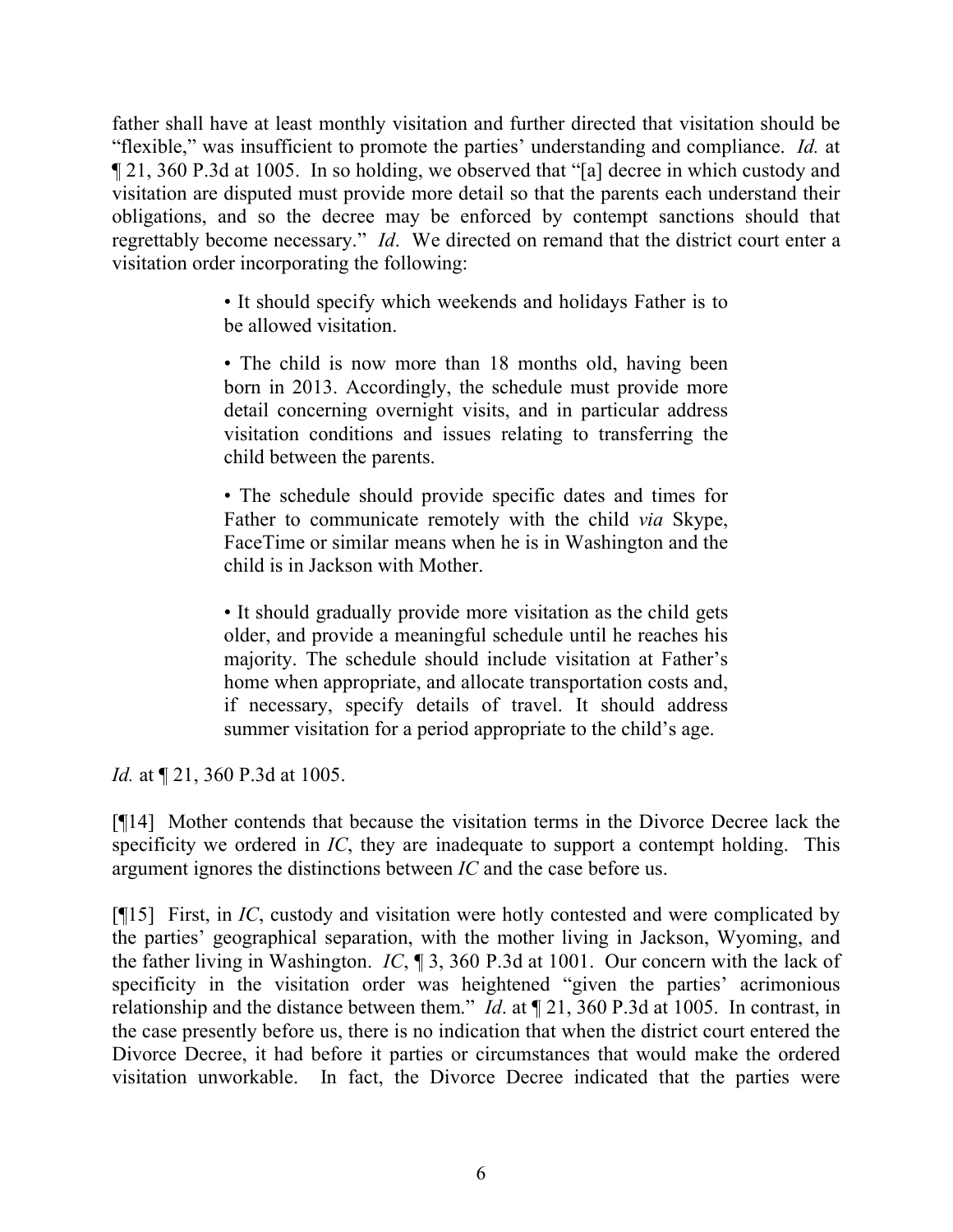"generally agreeing and stipulating to the following facts and conditions," which included:

> [I]t is in the children's best interests to be placed in the legal and physical custody of [Mother] with [Father] having rights of reasonable visitation as agreed by both parties upon reasonable notice with the initial six months of visitation to be supervised by a third party \* \* \* .

[¶16] More importantly, however, the present case comes to us in a different posture than the appeal in *IC*. Unlike in *IC*, we are not presented with a challenge to the entry of a visitation order. Certainly the visitation order in this case could have been, and perhaps should have been, more detailed with regard to both in-person and telephonic visitation. That is not, however, the question before us. The question here is whether the district court could reasonably conclude that the Divorce Decree was sufficiently clear and specific to find a willful violation by Mother. Given the Decree's provisions and the evidence the district court had before it, we answer that question in the affirmative.

[¶17] The Divorce Decree provisions in question directed:

3. That [Mother] is awarded the legal and physical custody of the parties' children \* \* \* ; and that [Father] will be entitled to reasonable visitation upon reasonable notice with the first six months of visitation to be supervised by a third party such as the Casper Family Connections paid for by [Father]. Following the successful completion of the supervised visitation [Father] can have visitation with reasonable notice for alternate weekends and alternate holidays. In order for visitation to be utilized [Father] must not utilize in any fashion alcohol or illegal/synthetic drugs or in any way improperly utilize drugs whether the drugs are prescribed to [Father] or not. [Father] will be responsible for any transportation costs in exercising his visitation. \* \* \* \*

10. Obligation to Cooperate. \* \* \* [B]oth parents shall:

\* \* \* \*

(b) Make every reasonable effort to insure free access of the child to and unhampered contact with both parents.

[¶18] The testimony on which the district court based its contempt ruling included the following: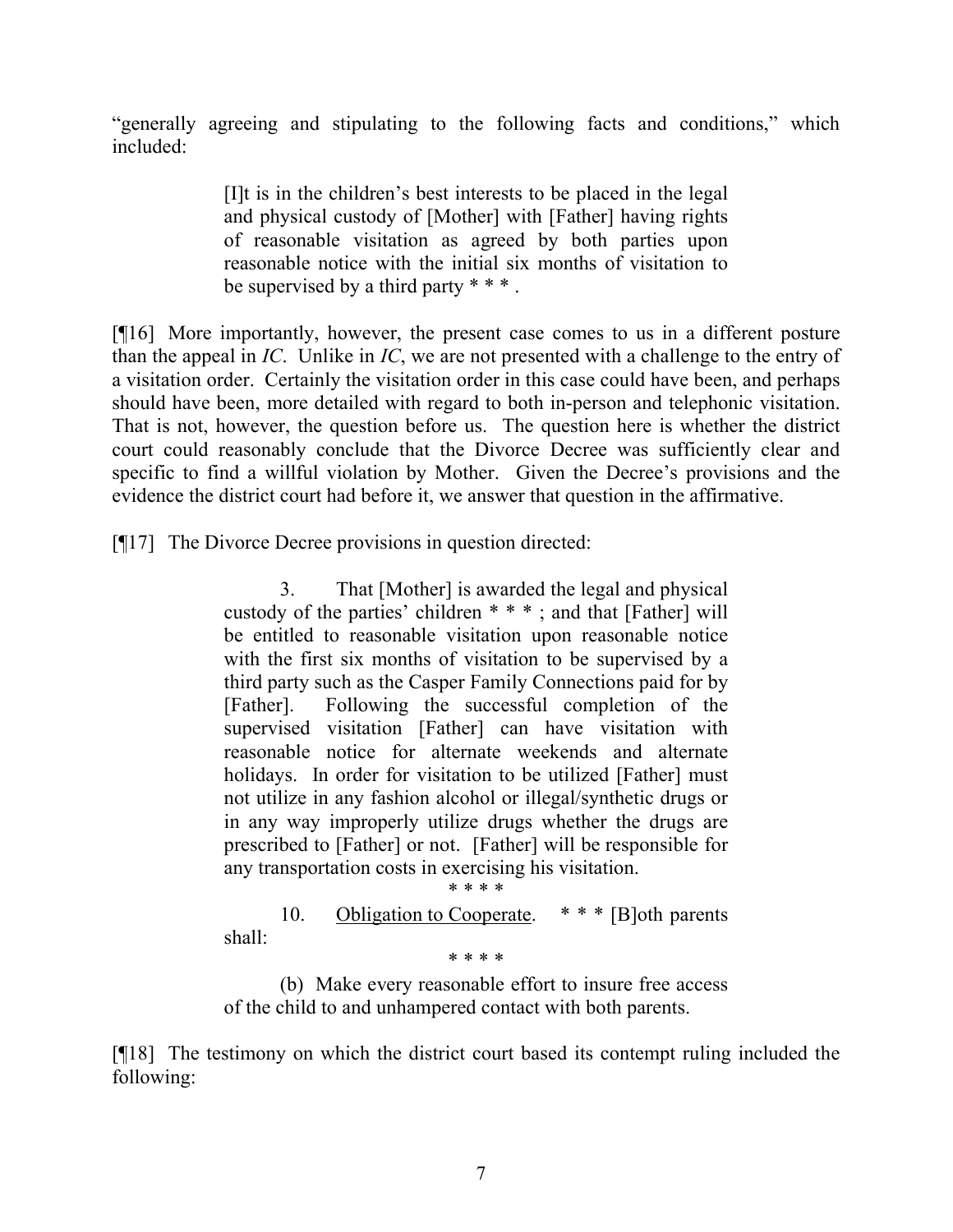a. The Father was aware of the visitation ordered by the Court at the trial on September 11, 2015; but the written Decree was not presented to the Court by Mother's attorney until February of 2016, and he did not see his children until after the Decree was entered.

b. The Father testified that he wasn't allowed phone contact until March of 2016, and he was allowed telephone contact with the children on Tuesdays, Thursdays and Saturdays at 7:30 p.m. The Mother testified that she suggested the telephone contact and the Father was sporadic in calling the children.

c. The Father testified that he wanted to visit with the children in-person, contacted Casper Family Connections to set up visitation, and was advised of the fees and costs associated with that service provider.

d. The Father testified that he could not afford to use Casper Family Connections because they did not have a sliding-fee scale. The Father then contacted Mercer House and Central Wyoming Counseling Center to see if he could arrange visitation with those service providers, as they both offered sliding fee scales. Both of those service providers were available to supervise visitation. The Father believed that Mercer House and Central Wyoming Counseling Center qualified as a "third party" who could supervise visitation under the Decree.

e. The Father testified that he advised the Mother of the other service providers and continued to ask for visitation with his children. The Mother allowed him to see the children six times between March and July of 2016.

\* \* \* \*

k. The Father testified that the sixth time he saw the children, the Mother dropped the children off at the Eastridge Mall, and the Father drove the children to Mother's home after the visit was complete.

l. The Father testified that after he returned the children from the Eastridge Mall visit, the Mother refused to afford him any visitation with the children, and he did not have contact with the children in any form as of July 3, 2016.

m. The Mother testified that she complained to the Father about his boundaries and that his texts to her were inappropriate.

n. The Mother admitted that she refused to allow the Father to have telephone contact with the children.